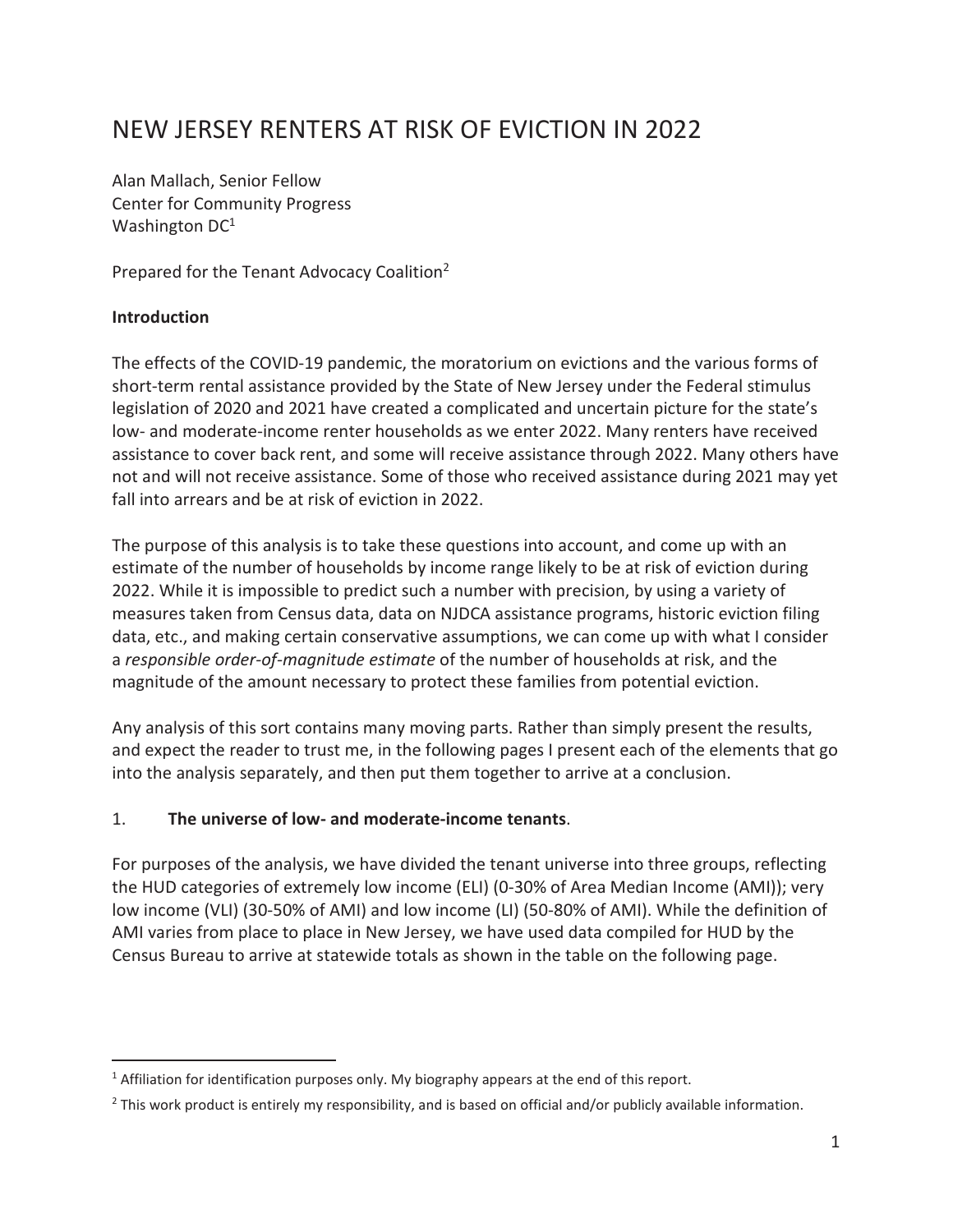|                 | Number of renter | % of total renter |  |  |  |
|-----------------|------------------|-------------------|--|--|--|
| Income range    | households       | households        |  |  |  |
| 0 to 30% of AMI | 306,975          | 26%               |  |  |  |
| 30 to 50%       | 200,885          | 17%               |  |  |  |
| 50 to 80%       | 184,900          | 16%               |  |  |  |
| <b>Over 80%</b> | 466,185          | 40%               |  |  |  |
| All renters     | 1,158,945        | 100%              |  |  |  |

#### 1 NEW JERSEY RENTERS BY INCOME LEVEL<sup>3</sup>

This is the universe of renter households in New Jersey.

## **2. Application for and receipt of state rental assistance**

The State of New Jersey Department of Community Affairs (DCA) provides emergency rental assistance through a number of programs. CVERAP1 and CVERAP2 have addressed arrearages during 2020 and 2021, and EPP is being used to the extent of available funds to provide rental assistance going forward into 2022.<sup>4</sup> As of the end of 2021, the following information was available:

- DCA has provided assistance to 52,941 households under CVERAP 1 and 2. All of those households have incomes under 80% of AMI. While most of these households became current on their rent at the time they received the assistance, *some percentage may fall into arrears subsequently, and be at risk of eviction in 2022.*
- Of these households, 56% are extremely low income, and 22% each very low income and low income. DCA is to be commended for its targeting of resources to the households likely to be in greatest need and at greatest risk of eviction.
- DCA anticipates assisting 28,000 households with EPP. Households with incomes up to 120% of AMI are eligible for EPP.<sup>5</sup> Since this is money that will cover rents in 2022, we anticipate that none of the beneficiary households will be at risk of eviction in 2022.

There is no way to know what percentage of households receiving CVERAP assistance will be at risk of eviction. To err on the conservative side, I have assumed that that percentage will be 10%.6

It should be noted that, in addition to assistance from the Department of Community Affairs, thirteen counties and two cities (Jersey City and Newark) have ongoing rental assistance

 $\overline{a}$ 

<sup>&</sup>lt;sup>3</sup> Data from 2014-2018 American Community Survey special tabulation for HUD

<sup>&</sup>lt;sup>4</sup> In theory, assistance could go beyond 2022, but it is likely that all available funds will be absorbed before the end of the year.

<sup>&</sup>lt;sup>5</sup> According to DCA, only a very small percentage of EPP applicants have incomes over 80% of AMI. I have assumed that that figure will be 5%.

<sup>&</sup>lt;sup>6</sup> It is highly unlikely to be lower than that, but could easily be higher, or much higher.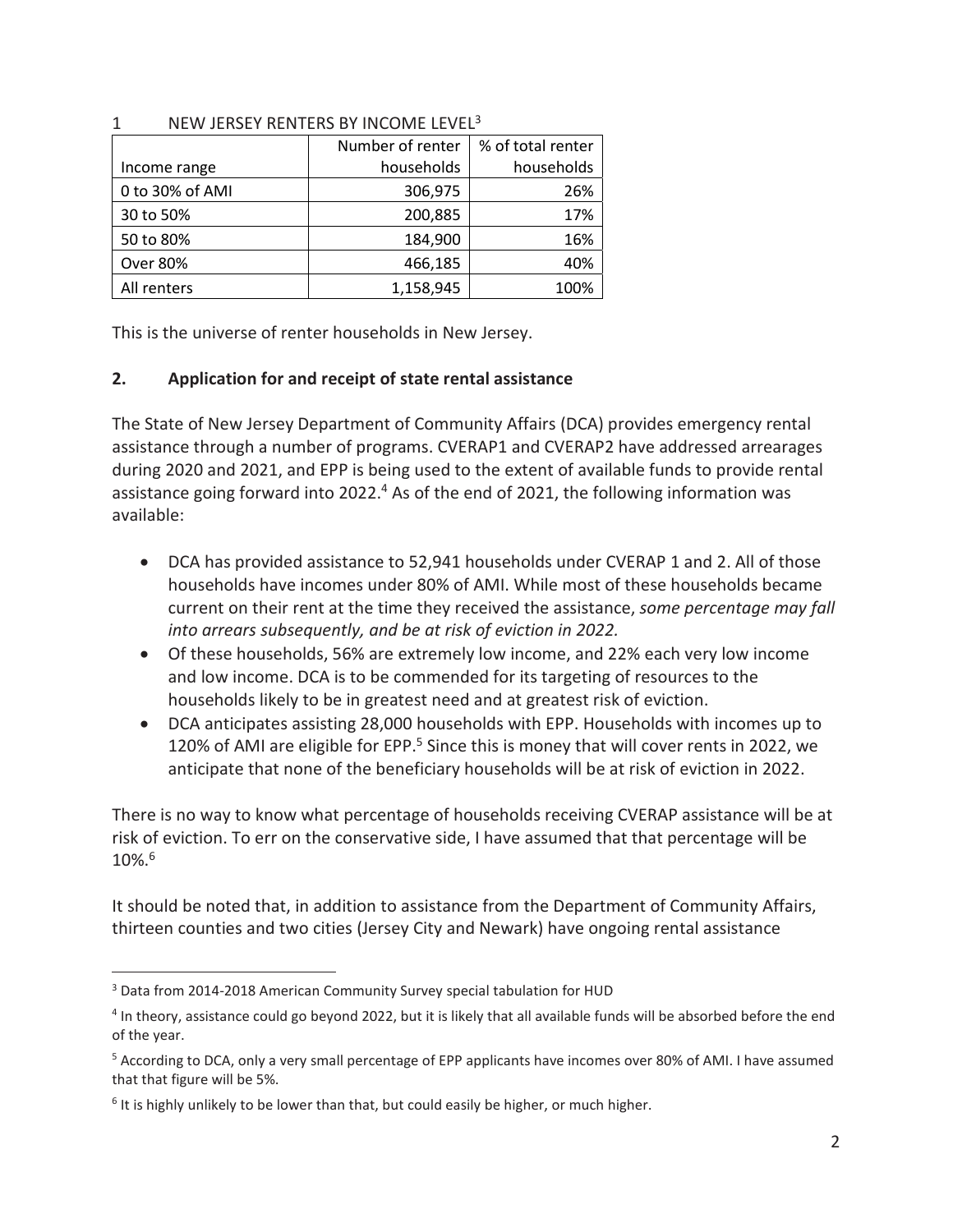programs, with a total amount of approximately \$463 million of CVERAP1 and CVERAP2 funds in the process of being distributed. We do not have data on the number of households who have been assisted by these programs. Since less than 15% of these funds have been allocated to date, the effect on the numbers presented in this report is not large.<sup>7</sup> That said, the balance of the funds is likely to be distributed during 2022, which should help meet the needs of many of the households at risk of eviction during 2022.

## **3. Eviction risk**

.

To project eviction risk, I use data on eviction filings compiled by the Administrative Office of the Courts (AOC). While most filings do not necessarily lead to a formal judgment of eviction, they create the risk of an eviction; moreover, while some filings are resolved in ways that enable the tenant to remain in her home, in many cases they lead to "informal eviction," where the tenant vacates before the case gets to the point of a formal judgment.

While there is a possibility, in light of the effects of the pandemic and the expiration of the moratorium, that the number of eviction filings in 2022 will be well above the historic rate of filings, that is highly uncertain. In any event, it is unlikely to be lower than the historic rate. To estimate the number of evictions likely to be filed during 2022, therefore, I took the average number of eviction filings for the last three pre-COVID years (2016-2017 through 2018-2019) reported by the AOC in their Annual Reports. That number is 156,347. This figure means that the rate of eviction risk is 13.5% (eviction filings divided into total renter universe).

In addition to the anticipated number of additional filings, a significant backlog of pending filings already exists as a result of the moratorium. According to the AOC, as of the end of November 2021, there were 44,610 eviction filings pending. This figure, added to the previous one, gives a total for potential evictions during 2022 of 200,957. Again, I am not saying that that many families will be evicted, but that that number is at risk of eviction.

The next question is to estimate the risk of eviction by household income range. While the AOC does not collect data on eviction filings by income, it stands to reason that lower-income households are at substantially greater risk than affluent ones. An analysis of eviction filings in Philadelphia provides a usable proxy metric. This analysis compared the rate of eviction filings by the median household income of the census tract, and found that the rate of filings in the lowest income tracts was slightly more than three times that of the highest income tracts.<sup>8</sup> I used that premise to distribute the eviction risk by the four relevant income ranges: 0-30% AMI,

 $^7$  The county/local programs are severely lagging the state program in terms of their actual distribution of funds. According to Treasury data posted by the National Low Income Housing Coalition, as of the end of November 2021, only \$66 milliion, or less than 15% of the amount received, had been allocated.

<sup>8</sup> Goldstein, Ira, Emily Dowdall, Colin Weidig, Janine Simmons, and B. Carney. "Evictions in Philadelphia: A data & policy update." *The Reinvestment Fund. Retrieved from https://www.reinvestment.com/wpcontent/uploads/2019/10/ReinvestmentFund\_\_PHL-Evictions-Brief-Oct-2019. pdf* (2019).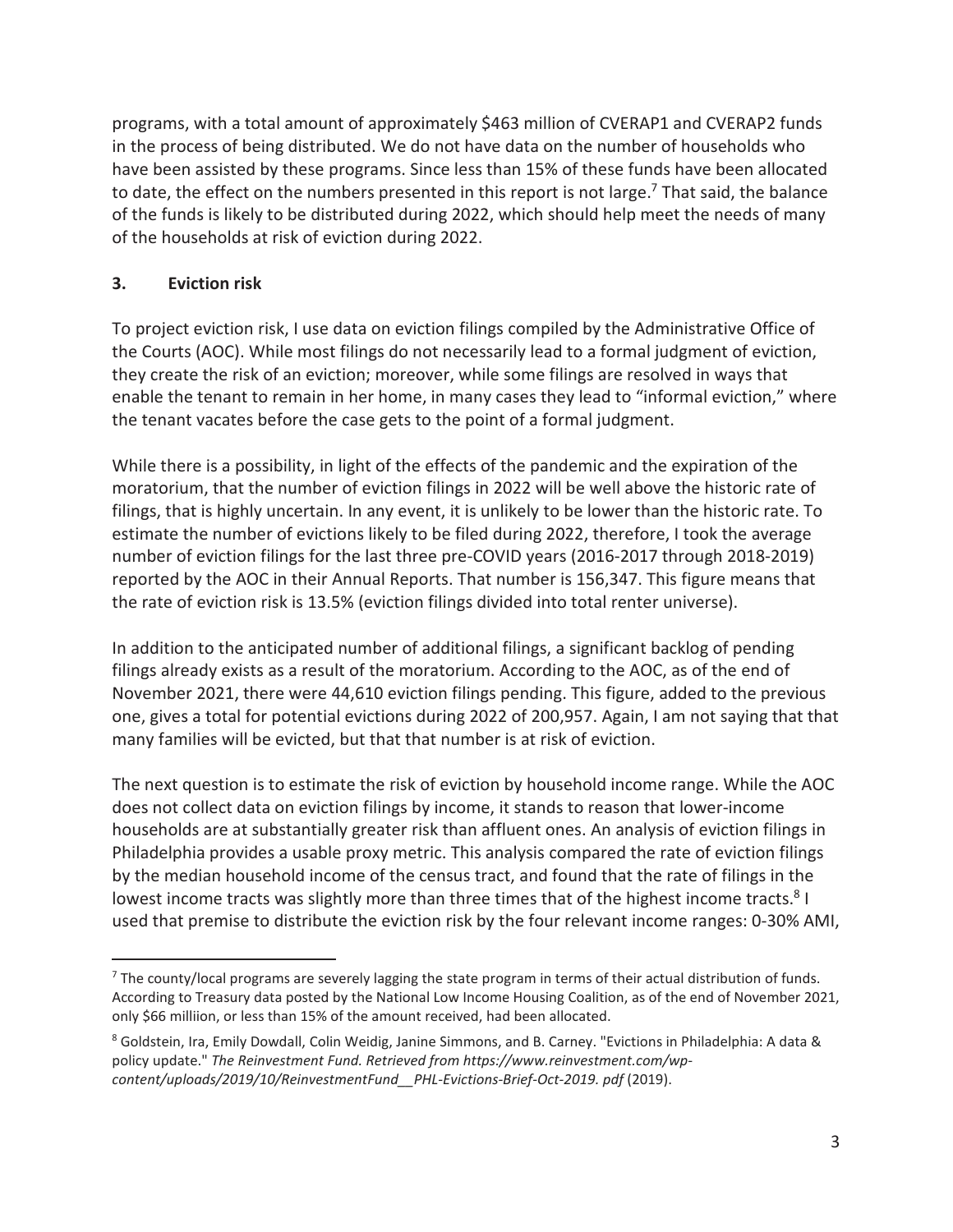30-50% AMI, 50-80% AMI and over 80% AMI. It should be stressed that this is what might be considered "gross" eviction risk; that is, *eviction risk before accounting for DCA assistance grants.* 

To determine the effect of assistance on eviction risk, I have assumed the following:

- 10% of households that received CVERAP funds to cover 2020 and 2021 arrearages will fall into arrears in 2022 and be at risk of eviction;
- 95% of EPP households will be below 80% of AMI. The distribution of those households among the eligible income-ranges will be the same as for households that received CVERAP assistance, as shown in Sec. 2 earlier.

|              | Income-  |               |                  |              | Households at    | Total      |
|--------------|----------|---------------|------------------|--------------|------------------|------------|
|              | adjusted | Number of     | Households at    |              | risk of eviction | households |
|              | eviction | households in | risk of eviction | %            | $-$ filing       | at risk of |
|              | risk     | income range  | -2022 filings    | distribution | backlog          | eviction   |
| 0-30% AMI    | 0.2161   | 306975        | 66331            | 42%          | 18926            | 85257      |
| 30-50% AMI   | 0.1720   | 200885        | 34552            | 22%          | 9859             | 44411      |
| 50-80% AMI   | 0.1260   | 184900        | 23297            | 15%          | 6647             | 29944      |
| >80% AMI     | 0.0690   | 466185        | 32167            | 21%          | 9178             | 41345      |
| <b>TOTAL</b> | 0.1350   | 1158945       | 156347           | 100%         | 44610            | 200957     |

## 2 EVICTION RISK BY INCOME RANGE

Since we know the total number of grants made or projected to be made by DCA, we can compute the effect of assistance on eviction risk.

## 3 EFFECT OF DCA ASSISTANCE ON EVICTION RISK (1)

|             |            |        |               |            |       |            | Total low   |
|-------------|------------|--------|---------------|------------|-------|------------|-------------|
|             |            |        | <b>CVERAP</b> |            |       | <b>EPP</b> | income      |
|             | All CVERAP |        | recipients    | All EPP    |       | recipients | households  |
|             | recipients | $-10%$ | not at risk   | recipients | $-5%$ | <80% AMI   | not at risk |
| $0 - 30%$   | 36126      | 0.9    | 32513         | 15680      | 0.95  | 14896      | 47409       |
| 30-50%      | 14192      | 0.9    | 12773         | 6160       | 0.95  | 5852       | 18625       |
| 50-80%      | 14192      | 0.9    | 12773         | 6160       | 0.95  | 5852       | 18625       |
| >80%        | <b>NA</b>  |        | ΝA            |            |       | <b>NA</b>  | <b>NA</b>   |
| All renters | 64510      | 0.9    | 58059         | 28000      | 0.95  | 26600      | 84659       |

The figures in this table, subtracted from those in the previous table, provide the actual number of households at risk of eviction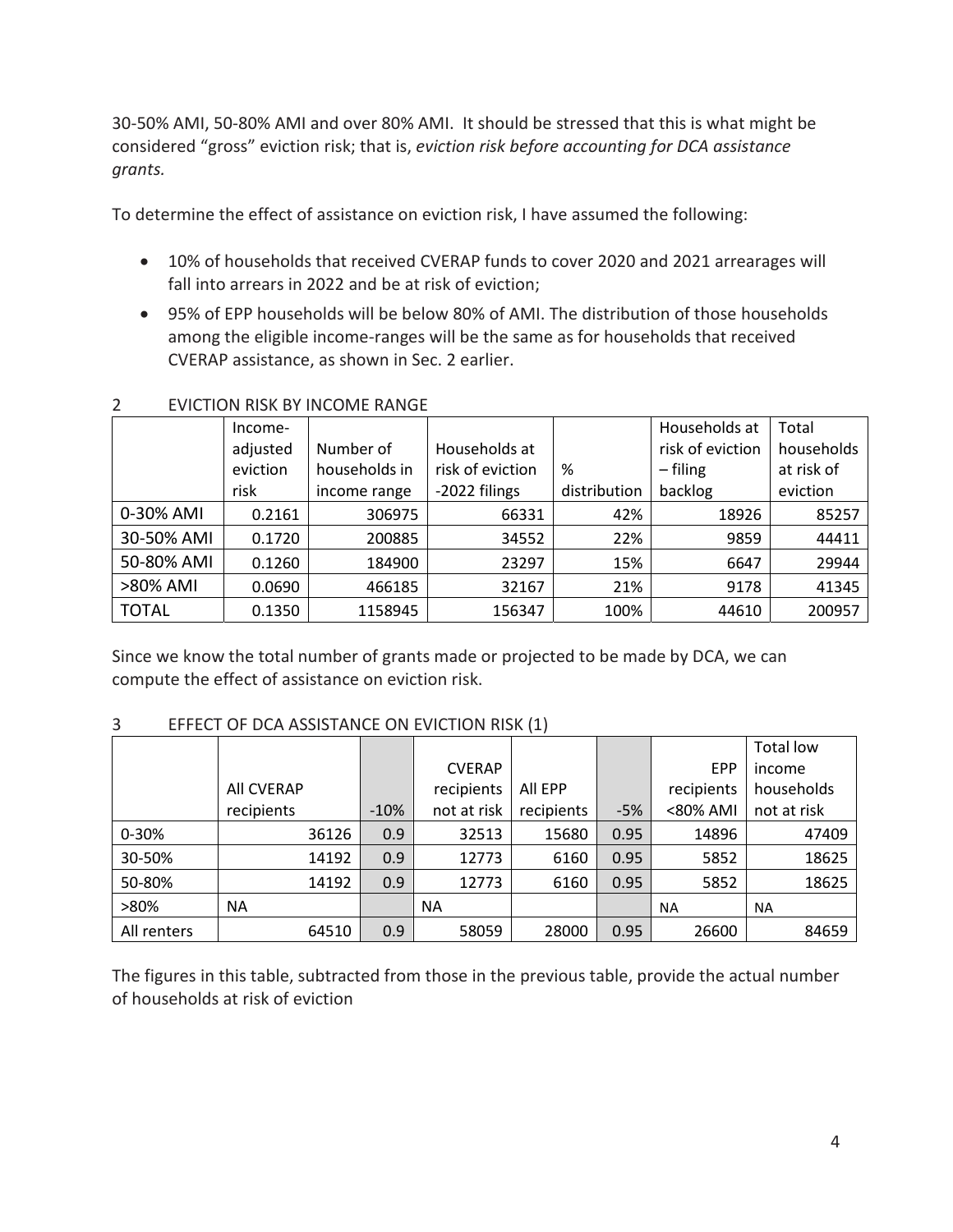|           | Total at risk of eviction in | Assisted and not at risk |                                |
|-----------|------------------------------|--------------------------|--------------------------------|
|           | 2022 (from Table 2)          | (from Table 3)           | Net number at risk of eviction |
| $0 - 30%$ | 85257                        | 47409                    | 37848                          |
| 30-50%    | 44411                        | 18625                    | 25786                          |
| 50-80%    | 29944                        | 18625                    | 11319                          |
|           | 159612                       | 84659                    | 74953                          |

#### 4 EFFECT OF DCA ASSISTANCE ON EVICTION RISK (2)

## **4. Potential arrearages of renters at risk of eviction**

The final step in this analysis is to estimate the dollar amount of arrearages that is at stake with respect to the low-income households at risk of eviction. In order to determine that, I went to the American Community Survey to find the median monthly rent paid by tenants at different income levels. While the data is not classified by percentage of AMI, one can use the income ranges in the ACS as proxies for the three income categories.<sup>9</sup> The median rent in 2019, the most recent year available, for the three proxy categories is as follows:

The figures in the table are from 2019, and rents have risen since then, *and* the risk of eviction, holding income constant, increases with higher rent.<sup>10</sup> Since it is not possible to arrive at a precise number that accounts for both factors without extensive research, I have increased the rents in the table by 10% to account for these factors. Again, this is a very conservative adjustment, as the combined effect of the two factors is more likely to be greater than that, than less. For purposes of the analysis, we assume that the average amount of arrearages adds up to 6 months rent.

| Category   | Proxy (ACS income | Median rent     | Adjusted        | Average arrearages |
|------------|-------------------|-----------------|-----------------|--------------------|
|            | range)            | (ACS)           | median rent     | per household      |
| 0-30% AMI  | \$0-\$19,999      | \$941/month     | $$1,035/m$ onth | \$6,210            |
| 30-50% AMI | \$20,000-\$34,999 | \$980/month     | \$1,078/month   | \$6,468            |
| 50-80% AMI | \$35,000-\$74,000 | $$1,146/m$ onth | $$1,261/m$ onth | \$7,566            |

## MEDIAN RENT BY INCOME RANGE

 $\overline{a}$ 

The table on the following page summarizes the findings of this analysis. To summarize in turn the key takeaways from that table:

• The DCA assistance programs have had a major effect on reducing the potential eviction risk of low-income households in New Jersey, but a large potential eviction risk remains.

<sup>&</sup>lt;sup>9</sup> The median household income for all households in New Jersey in 2019 was \$82,545

 $10$  Part of this reflects the fact that a substantial percentage of low income households live in subsidized housing, where both rents and the frequency of evictions also lower.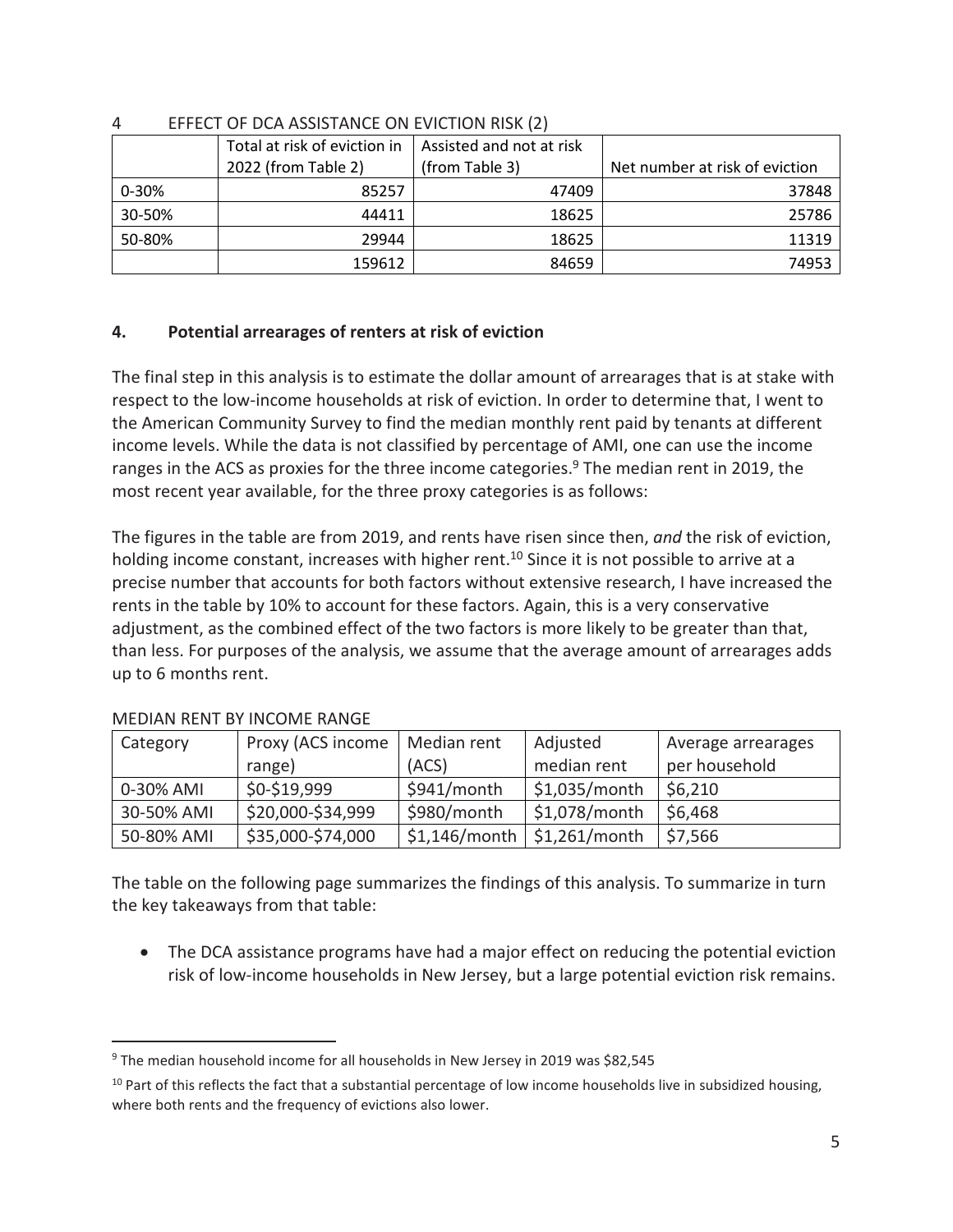- An estimated nearly 75,000 low-income households remain at risk of eviction during 2022. Of these, nearly 38,000 or roughly half are extremely low-income households earning less than 30% of AMI.
- The total rent arrears of the low-income households at risk during 2022 is projected to be nearly \$500 million.

The effect of evictions on New Jersey's low-income households, especially its extremely low income households, is an ongoing crisis, leading to housing insecurity and homelessness for thousands of families. A public policy strategy to address this crisis on a sustained basis is long overdue.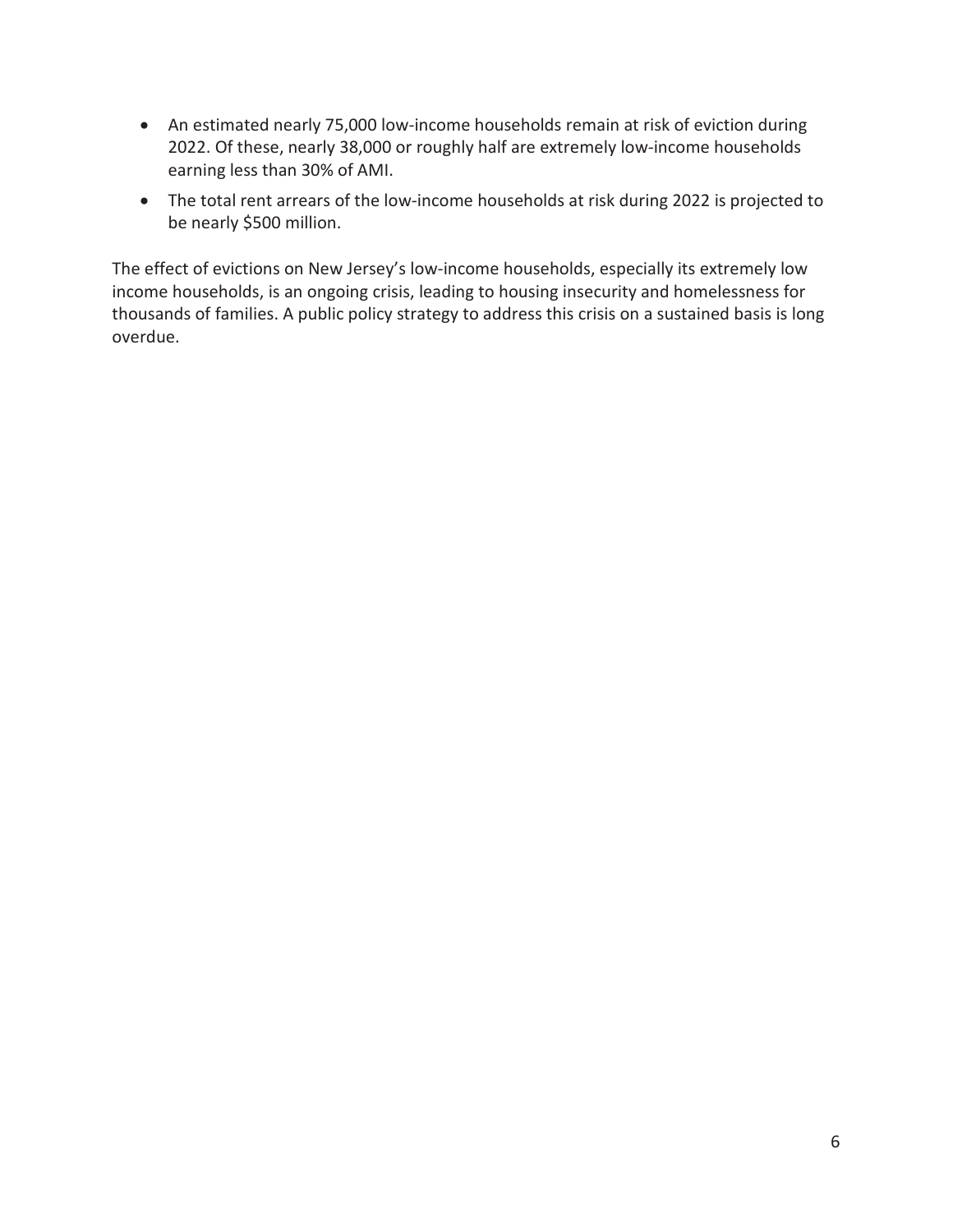|          | From Table 4 |            |               | From Table 5   |          |          |               |              |                      |
|----------|--------------|------------|---------------|----------------|----------|----------|---------------|--------------|----------------------|
|          | Total        | households |               |                |          | Adjusted |               |              |                      |
|          | households   | assisted   | Net           |                |          | median   |               | Average rent |                      |
| Income   | potentially  | and not at | households at | Median monthly |          | monthly  | arrearage per |              | Total projected rent |
| category | at risk      | risk       | risk          | rent           |          | rent     | household     |              | arrearages           |
| 0-30%    | 85257        | 47409      | 37848         |                | 941.00   | \$1,035  |               | 6,210.60     | \$235,058,643.18     |
| 30-50%   | 44411        | 18625      | 25786         |                | 980.00   | \$1,078  |               | 6,468.00     | \$166,781,480.59     |
| 50-80%   | 29944        | 18625      | 11319         |                | 1,146.00 | \$1,260  |               | 7,563.60     | 85,614,506.73<br>S   |
|          | 159612       | 84659      | 74953         |                |          |          |               |              | \$487,454,630.49     |

SUMMARY TABLE: POTENTIAL ARREARAGES OF LOW INCOME TENANTS AT RISK OF EVICTION IN 2022